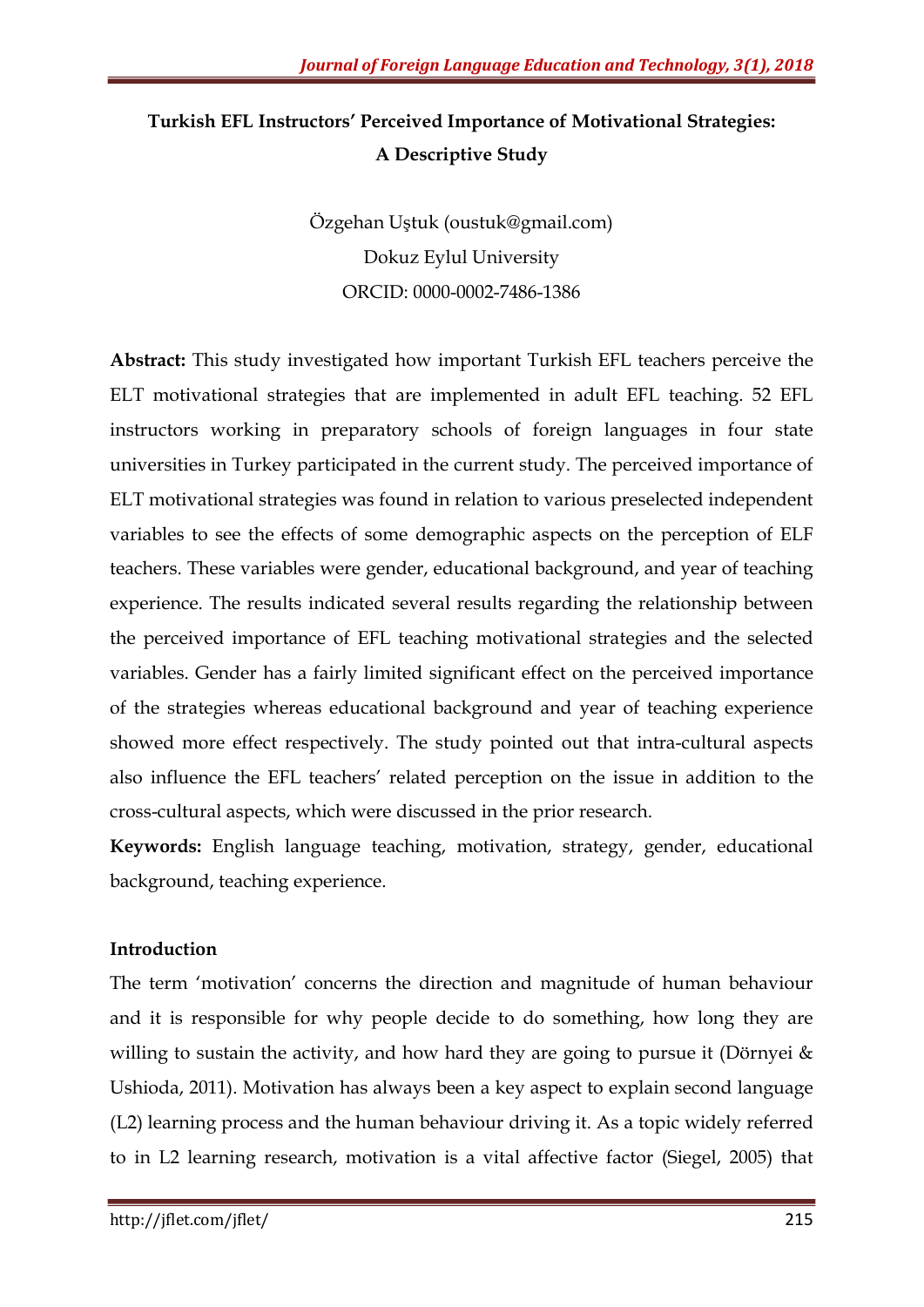influences any success or failure in L2 learning. Dörnyei and Csizer (1998) assert that L2 motivation is one of the most important factors that is related to the rate and success of L2 attainment. Similarly, Moskovsky, Alrabai, Paolini, and Ratscheva (2012) also regard L2 motivation as the driving force that enables learners to expend sustained effort that is needed to learn L2. Orientation or motivation is seen as an underlying reason for learning L2 within the sociostructural and sociocultural framework (Siegel, 2005) – that is, motivation is directly related to the individual orientation between one's native language (L1) and L2. To add, Siegel (2005) also discusses the effect of motivation from a social psychological point of view by asserting that motivation is usually perceived "as the inclination to put in effort to achieve a desired goal – namely acquisition of L2" (Siegel, 2005: p. 185). Thus, motivation serves both as a psychological factor or an inner drive to learn L2 and as a social factor or as an outer drive to learn L2. For L2 learners, motivation is thought to be in direct relation to other both a learner-internal and a learner-external factors such as attitude, aptitude, self-confidence, foreign language anxieties, intelligence, learning and communication strategies, and so on (Moskovsky, 2012).

Mostly based on Gardner's (2001) motivation theory, this duality is explained by the integrative and instrumental dichotomy. Integrative motivation relates to learners' wish to identify with and engage in the L2 speaking community whereas instrumental motivation relates the underlying factors of learning L2 to instrumental purposes, such as getting a better job or fulfilling certain educational requirements (Dörnyei & Csizer, 1998; Siegel, 2005; Spolsky, 1989). The type of orientation is strictly bound to the individual's social context; thus, it is suggested that L2 motivation research has recently shifted its attention to classroom specific aspects and context of motivation (Dörnyei, 2007). In other words, lately, research deals with practical implications of L2 motivation that are relevant to actual classroom practice. At this juncture, it is important to note that the crucial role of L2 teachers and their impact on learners' motivation need to be acknowledged (Moskovsky, 2012). Cheng

and Dörnyei (2007) underline that as the importance of L2 motivation and researching it in the classroom context are demonstrated, research needs to put the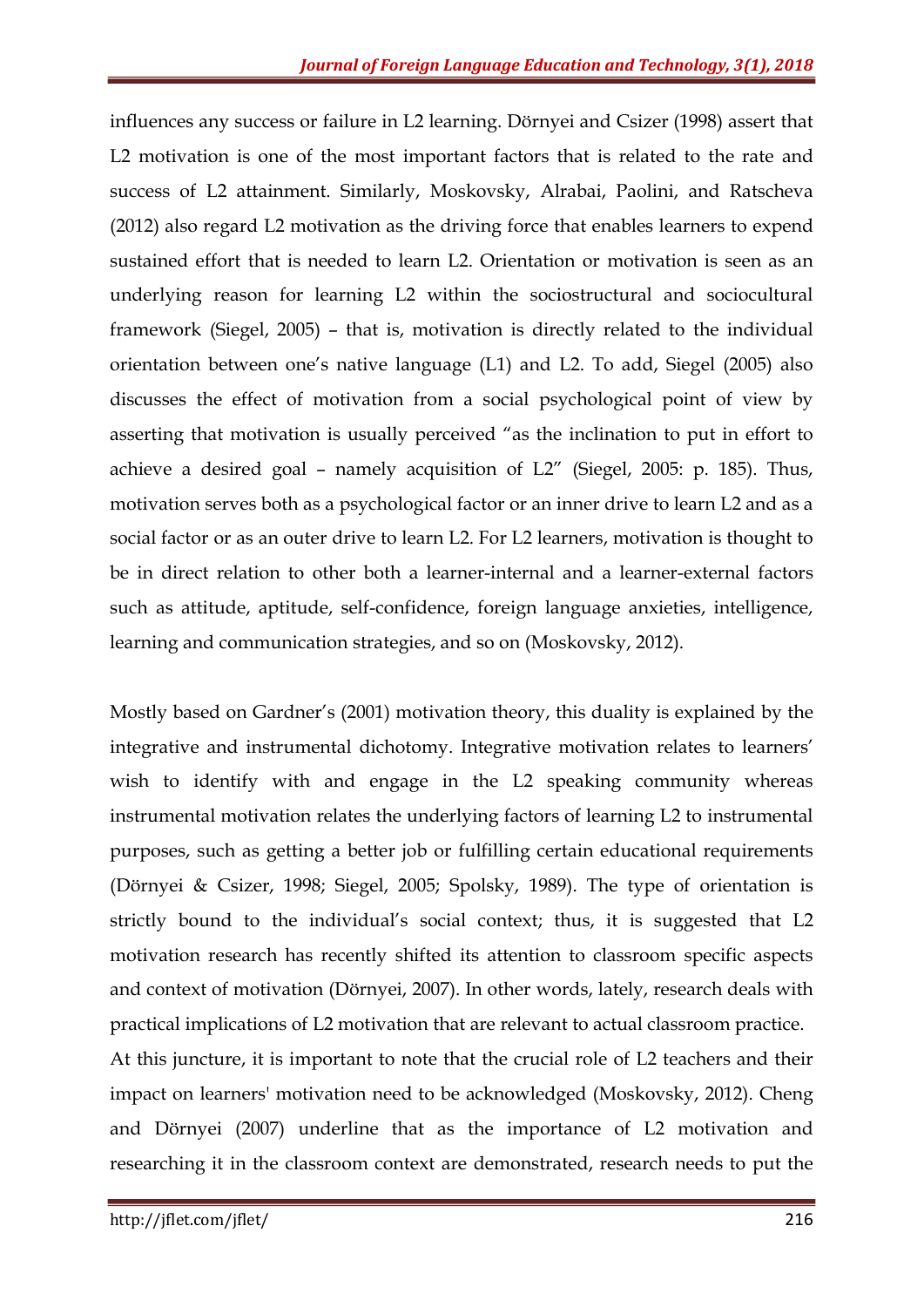emphasis on strategies of L2 motivation. Therefore, teacher motivational strategies, the strategies that are valued, adopted, and implemented by L2 teachers to increase motivation of L2 learners are of great importance to understand the theory behind L2 motivation.

### Literature Review

According to Guilloteaux (2013), motivational strategies are instructional interventions consciously applied by teachers to elicit, enhance, and sustain motivated behaviour of L2 learners. Additionally, Guilloteaux and Dörnyei (2008) also emphasized the self-regulating motivational strategies that are used purposefully by L2 learners to manage the level of their own motivation. However, in the current study, the former type of motivational strategies was taken into the account.

Literature provides us a systematic approach of categorization with respect to motivational strategies. Dörnyei (2001) provided a systematic categorization that classifies motivational strategies into four dimensions: (a) basic motivational conditions that refer to establishing a supportive classroom environment and a cohesive learning group, (b) generating the initial motivation for L2 learners by enhancing their values and attitudes about language course and setting a goal for it, (c) maintaining motivation by using proximal sub-goals as stimulators, and (4) encouraging self-evaluation by valuing effort rather than ability. These macrostrategies serve as a framework and may include a number of motivational techniques. Dörnyei (2001) presented more than a hundred techniques within a certain theoretical framework.

In prior research, there are a number of studies investigating this rich list of motivational strategies provided by Dörnyei (2001) in smaller contexts. Before the publication of Motivational Strategies in the Language Classroom by Dörnyei (2001), Dörnyei and Csizer (1998) questioned the perceptions of Hungarian teachers of English from various professional backgrounds. They investigated the data collected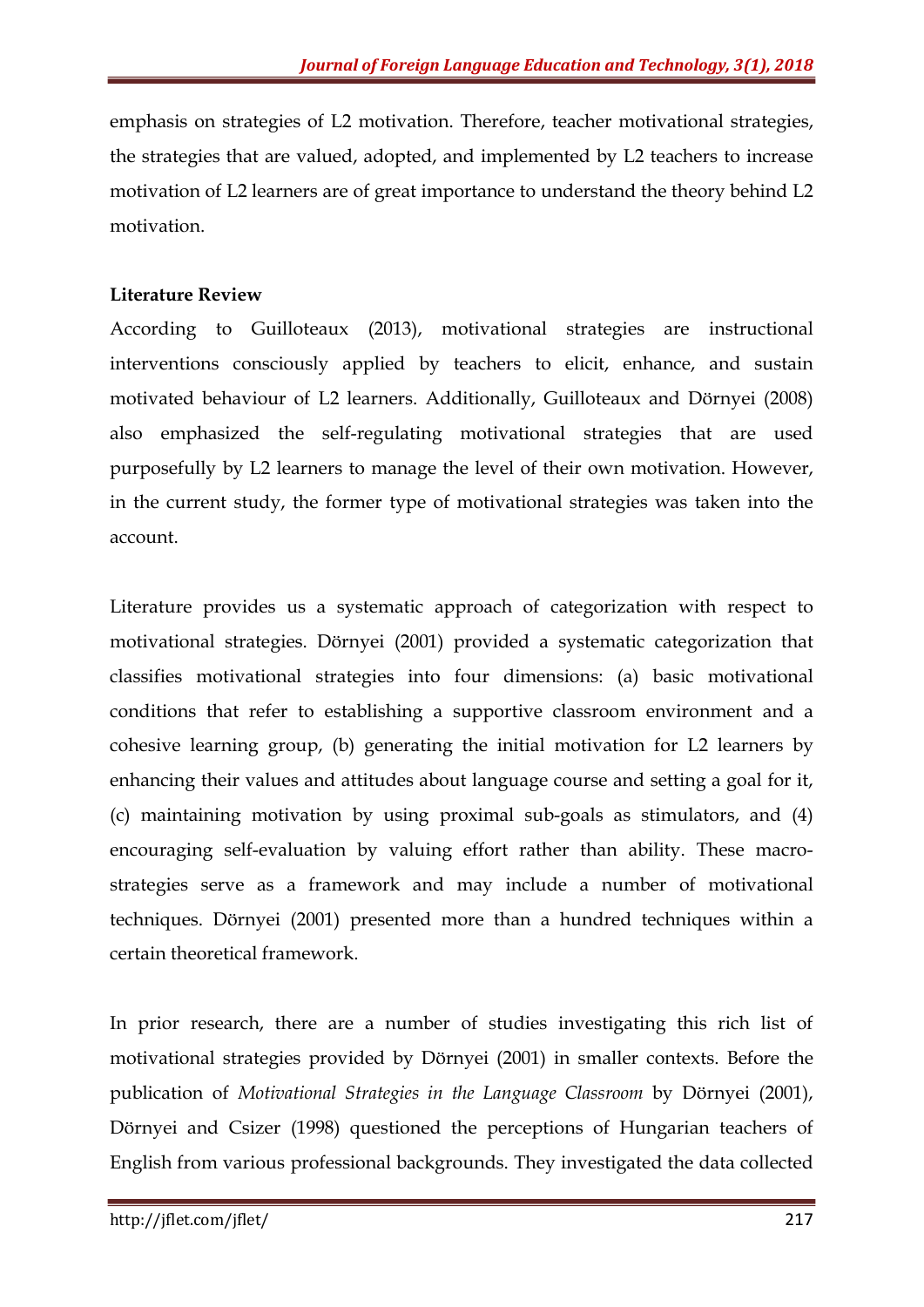from 200 L2 teachers and compiled a set of ten commandments based on the frequency data. The second research by Cheng and Dörnyei (2007) replicated the previous study with 387 Taiwanese teachers of English as a foreign language. Their result demonstrated that some motivational strategies presented earlier studies are transferable into the Taiwanese context whereas differences regarding teachers' overuse or underuse of different strategies also exist. This indication of the existence of culture-sensitive and culture-dependent strategies was followed by other research by Alrabai (2011) in the Saudi Arabian context, which demonstrated that proper teacher attitude and preference of techniques resulted in less learner anxiety and higher self-confidence. Another research in the context of USA also proposed that there are cross-cultural differences regarding L2 teachers' perceptions of motivational strategies (Ruesch, Bown, & Dewey, 2012). Last, Guilloteaux (2013) also underlined the dissimilarities among the strategy preferences of L2 teachers from different cultural backgrounds based on the research conducted within the Korean context.

As presented, the literature gives clear empirical evidence on that there are some strategies that are preferred by teachers cross-culturally and also the perceived importance may differ from one culture to another to some extent. Nevertheless, the prior research did not provide tangible indications about the intracultural perception of motivational strategy use and perception in L2 education in Turkey. That is, there is no such study investigating the demographic variation of L2 teachers with respect to their motivational strategy perception of importance within the Turkish context. Thus, this study aims to contribute to the existing debate by questioning the motivational strategy perception of L2 teachers within one culture: Turkish EFL instructors. Based on this purpose, this study intends to investigate:

- whether there is an impact of teachers' gender on motivational strategy perception of Turkish EFL teachers.
- whether there is an impact of teachers' educational background on motivational strategy perception of Turkish EFL teachers.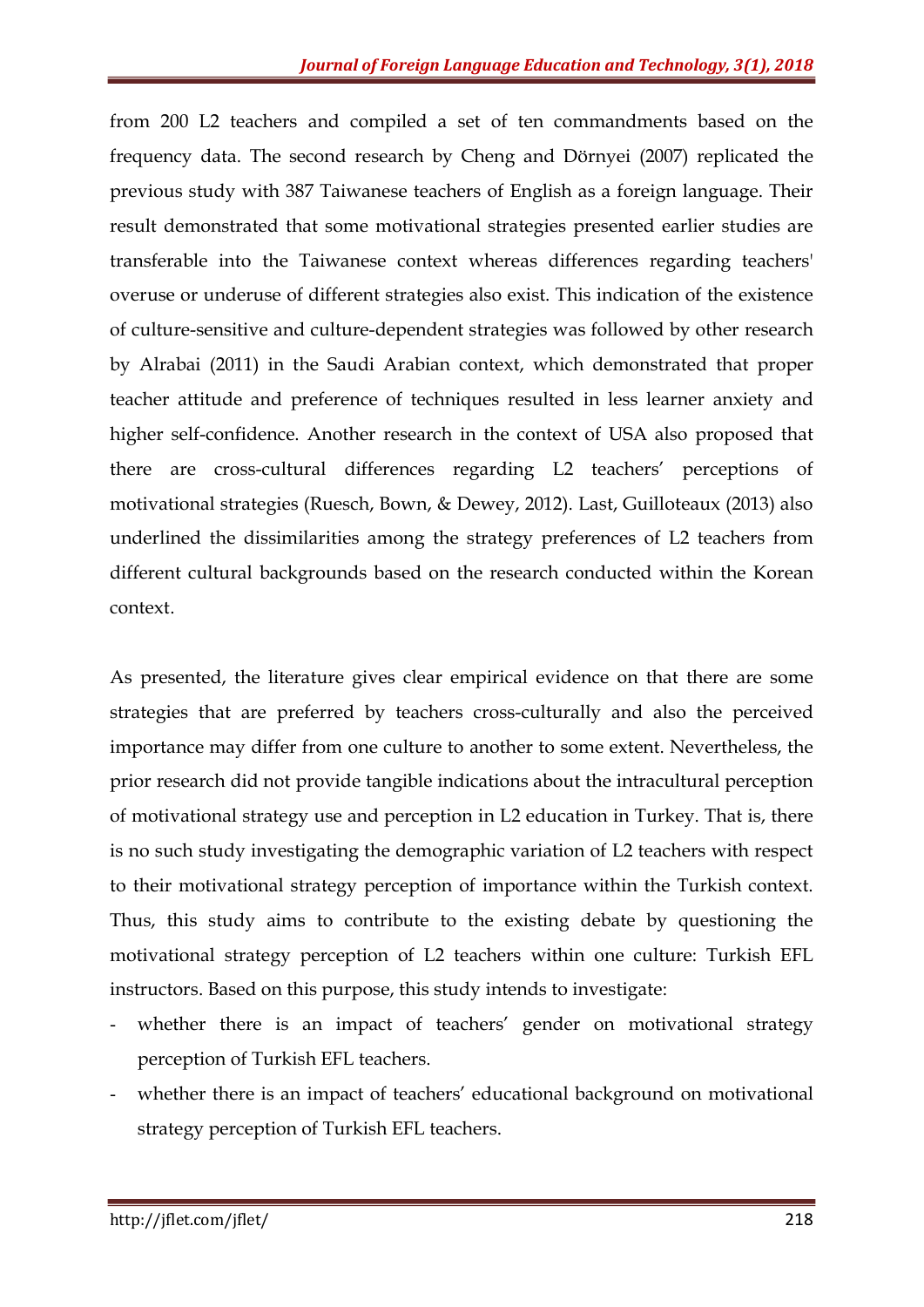whether there is an impact of teachers' experience on motivational strategy perception of Turkish EFL teachers.

# Method

# Research context

The current research is conducted in Turkey with instructors whose teaching practice includes tertiary level foreign language education. In Turkey, instructors work as EFL teachers within the administration of schools of foreign languages. Most state and private universities have schools of foreign languages. These schools are responsible for two main teaching practices within the tertiary level context. The first is to administer preparatory classes, which are the initial classes for every department that requires their students to reach a certain level of foreign language proficiency. If the enrolled student is unable to obtain the sufficient score in the required proficiency exam, he needs to learn the required foreign language in schools of the foreign language. Second, they are also responsible for foreign language courses in a specific department's course plan throughout the degree programme. In sum, instructors are composed of foreign language teachers who mostly work in university contexts and they deal mostly with adult foreign language learners. The data analysed in the current study are collected only from instructors who work in four state universities in Turkey.

# Design and procedure

The research is interested in the opinions of Turkish EFL instructors' perceptions of importance for motivational strategies to be applied in EFL classes. Thus, quantitative survey research method (Fraenkel, Wallen, & Hyun, 2012) was utilized. To describe the characteristic of the specific population, an exploratory survey research was conducted to present the relationship between the perceived importance and certain demographic characteristics such as age, gender, and year of teaching experience.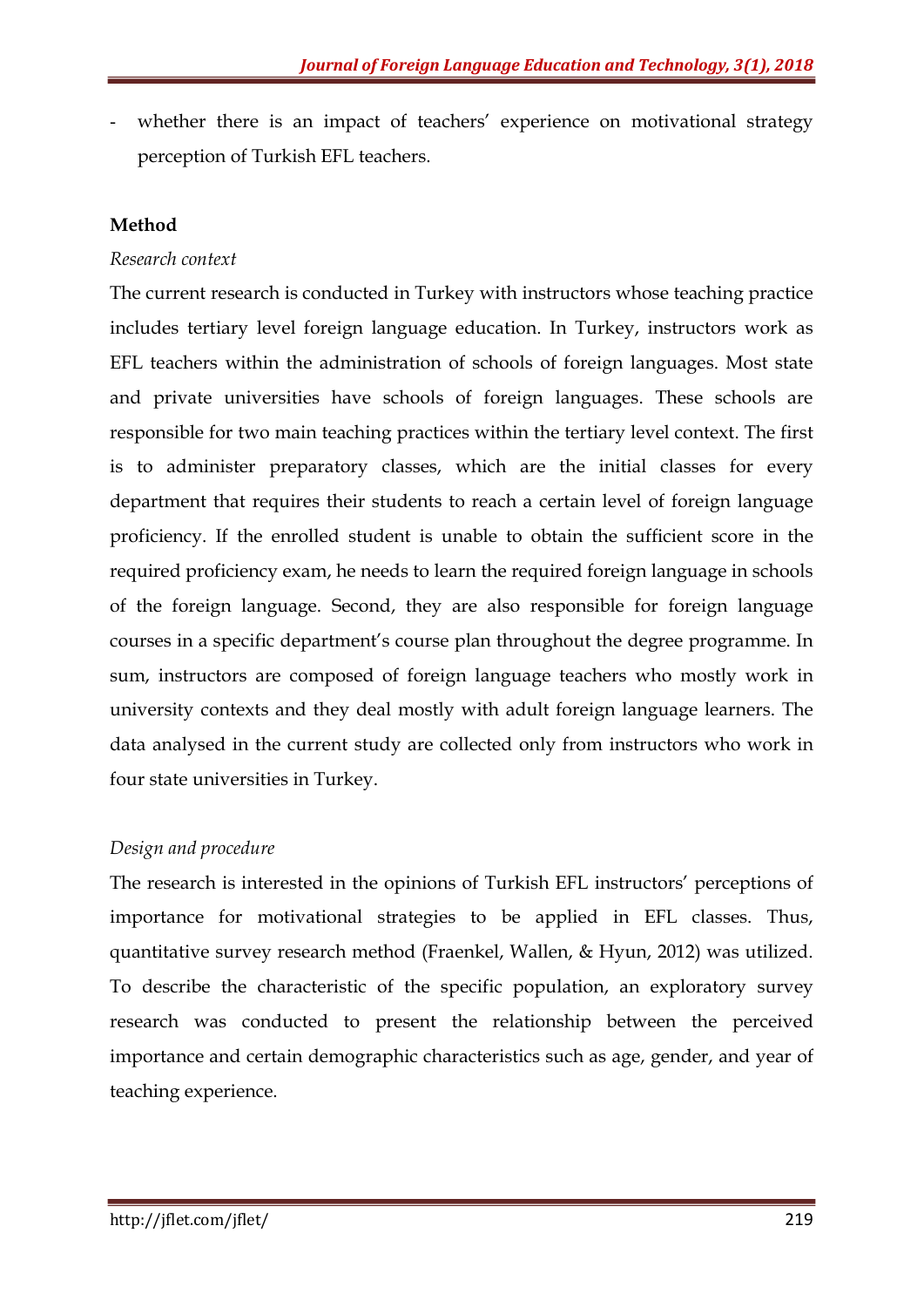A certain procedure was followed in the current research. The procedure can be presented in four steps: developing the instruments, recruitment of the participants, implementation of the instrument and data collection, and last data analysis.

### Instrument

The instrument utilized is a survey called "Perceived Importance of EFL Teaching Motivational Strategies Survey". The strategies were originated from the systematic framework regarding EFL motivational strategies suggested by Dörnyei (2001). The survey is derived from the earlier studies conducted by Dörnyei and Csizer (1998) and Cheng and Dörnyei (2007). The survey is composed of two parts. The first part includes a brief explanation of the research and research purposes, which is followed by demographic information of the participants such as gender, age, educational background, and years of teaching experience. The second part of the survey is composed of 48 EFL teaching motivational strategies suggested by Cheng and Dörnyei (2007) that are asked on a seven-point scale (1='not important'  $> 7$  'very important'). After the computation of all 48 items for reliability statistics, Cronbach's Alpha was found .92, which is highly acceptable.

# **Participants**

The participants include 52 (38 female, 14 male) EFL instructors working in state universities in Turkey. They all speak Turkish as L1. Among the participants, 19 instructors hold an undergraduate ELT degree whereas 33 participants hold a graduate degree. To add, their experience varies. 10 participants have 0-5 years of experience, 19 participants have 6-10 years of experience whereas 23 participants have 11+ years of experience in teaching EFL.

The main criterion for the selection of the participants was to be an EFL instructor. EFL instructors were chosen for two reasons: first to eliminate the possible effect of other foreign language teaching contexts and to avoid the specific influence of teaching in other school cycles on the perception of importance with regard to motivational strategies. The second criterion was to be a Turkish EFL instructor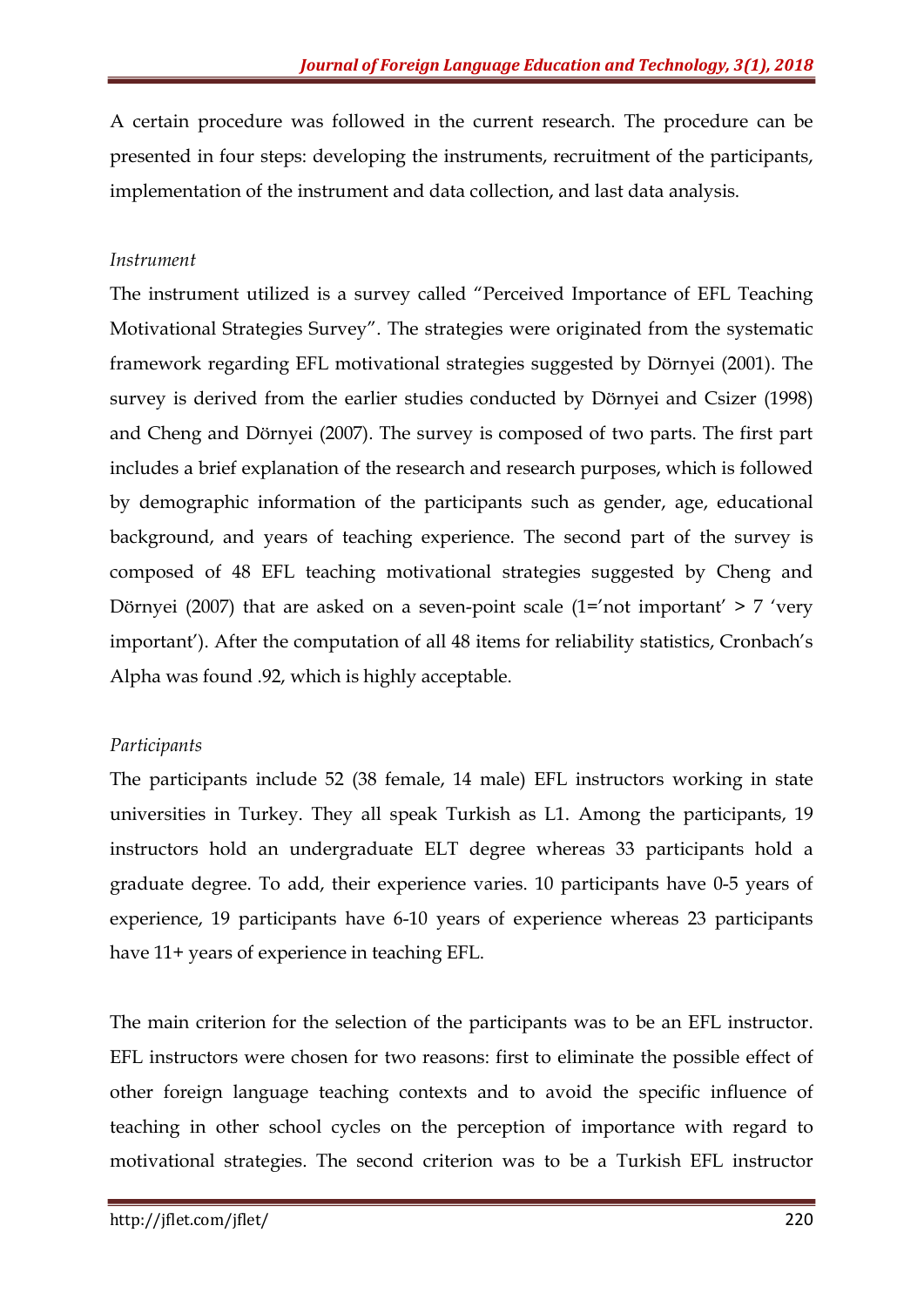whose L1 was Turkish. The rationale behind this criterion was to eliminate any crosscultural effects in the study. As for the sampling, snowball sampling method (Fraenkel, et al., 2012) was implemented. As the participants meeting the abovementioned criteria were included into the research, they suggest related people within their network and then, these people were also invited to the current study. As for the ethical concerns, it is important to note that all the participants of the sample group participated in the research on a voluntary basis. Additionally, they do not receive any financial gain for their participation.

#### Data collection

The data were collected through two means. First, the survey implemented was used in hardcopy to collect data from the instructors living in the same city as the author of the current research. Hardcopy was preferred for reason of practicality in terms of collecting, following, and sorting. Second, for the participants living in other cities, an online version of the survey was developed and the softcopy version of the survey was disseminated through snowball sampling method.

# Data analysis

The data were analysed by using the software called Statistical Package for the Social Sciences (SPSS), version 21.0. Internal consistency was tested by a reliability analysis and for each cluster, Cronbach's Alpha internal consistency reliability coefficients were computed (Cronbach's Alpha= .92). Later, the relationship between the gender, education, and years of experience to the EFL teaching motivational strategies' perceived importance was found using statistical comparative analyses. For gender and education, independent samples t-test was used whereas for years of experience, a different comparative means was used. For value labels, "male" and "female" were used for gender while "undergraduate" and "graduate" were used for defining the background education depending on the degree that the participants hold. The years of teaching experience was first categorized into three classes: "0-5 years" for novice teachers, "6-10 years" for mid-experienced teachers, and "11+ years" for experienced teachers. Such a categorization was used to stabilize the analysis and to figure out if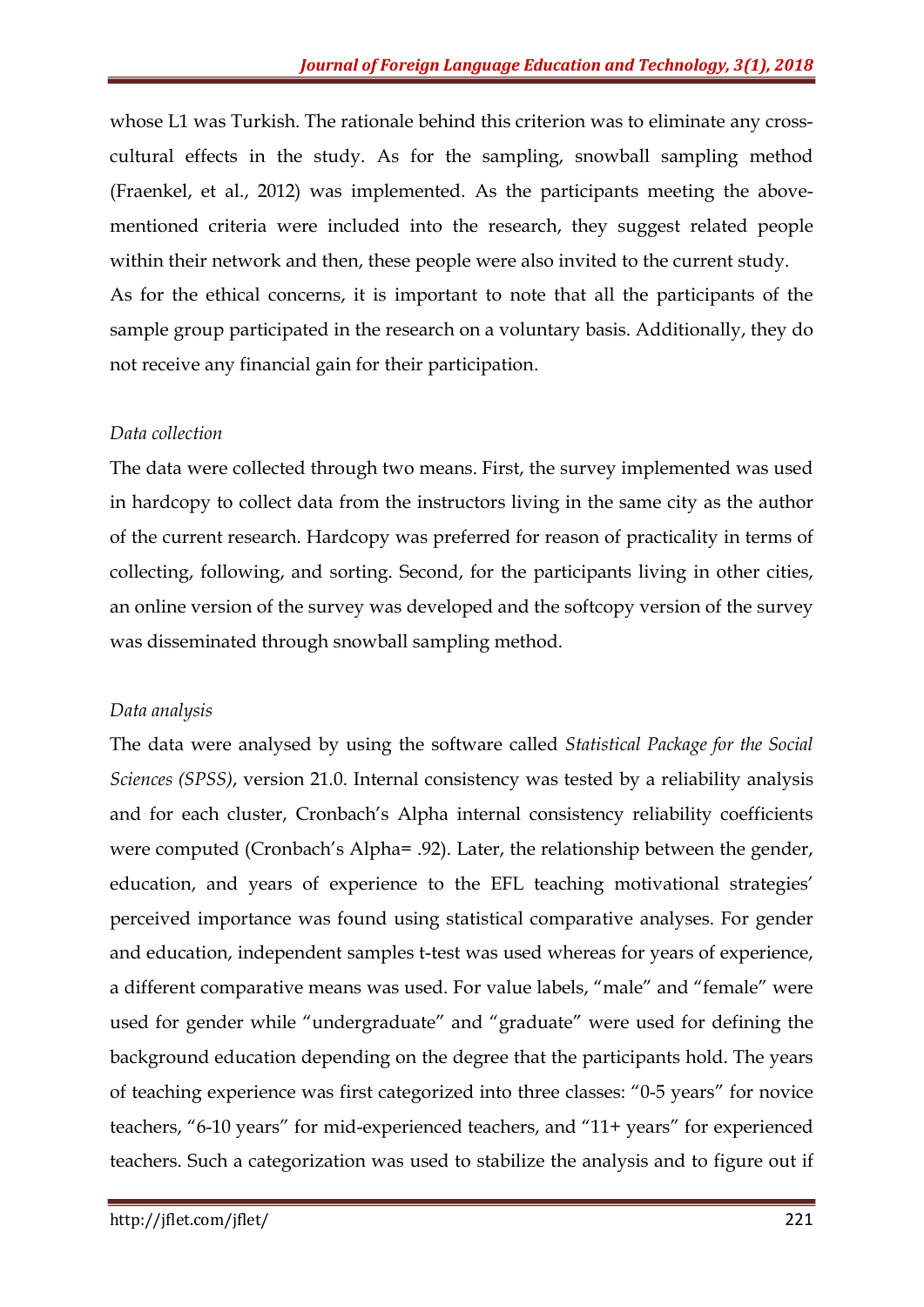there is any difference among the experience groups. The grouping rationale of years in each experience class was based on Gatbonton's (2008) criterion for being an experienced EFL teacher. According to her study, at least ten full years of teaching experience was accepted to be the criterion for being "experienced" EFL teachers. To add, the previous 10 years of teaching experience was divided into two by the author of the current research to see the difference between novice (0-5 years) and midexperienced (5-10 years). The reason why novice teachers' experience was not taken as 0-2 years as in Gatbonton's study (2008) is that two-year-experienced EFL teachers are unlikely to work as instructors in state universities in the Turkish context. After this categorization one-way ANOVA was used to compute the relationship between the year of experience and 48 strategies' perceived importance.

#### Results

The statistical analysis provided a number of significant differences among the selected variables, which are gender, educational background, and years of teaching experience.

First, gender seems to have a limited effect on the perceived importance of teaching motivational strategies among Turkish EFL instructors. Two items displayed significant difference with regard to the gender. It was shown that male EFL teachers have a higher tendency to perceive bringing in and encouraging humour in the classroom context than female EFL teachers. On the contrary, there was also a significant difference between female and male EFL teachers when it comes to considering explaining the importance of the class rules as an important motivational strategy; female EFL teachers perceive it slightly more important than male EFL teachers. In sum, just a few EFL teaching motivational strategies significantly differ in terms of gender difference. Table 1 presents the above-mentioned results.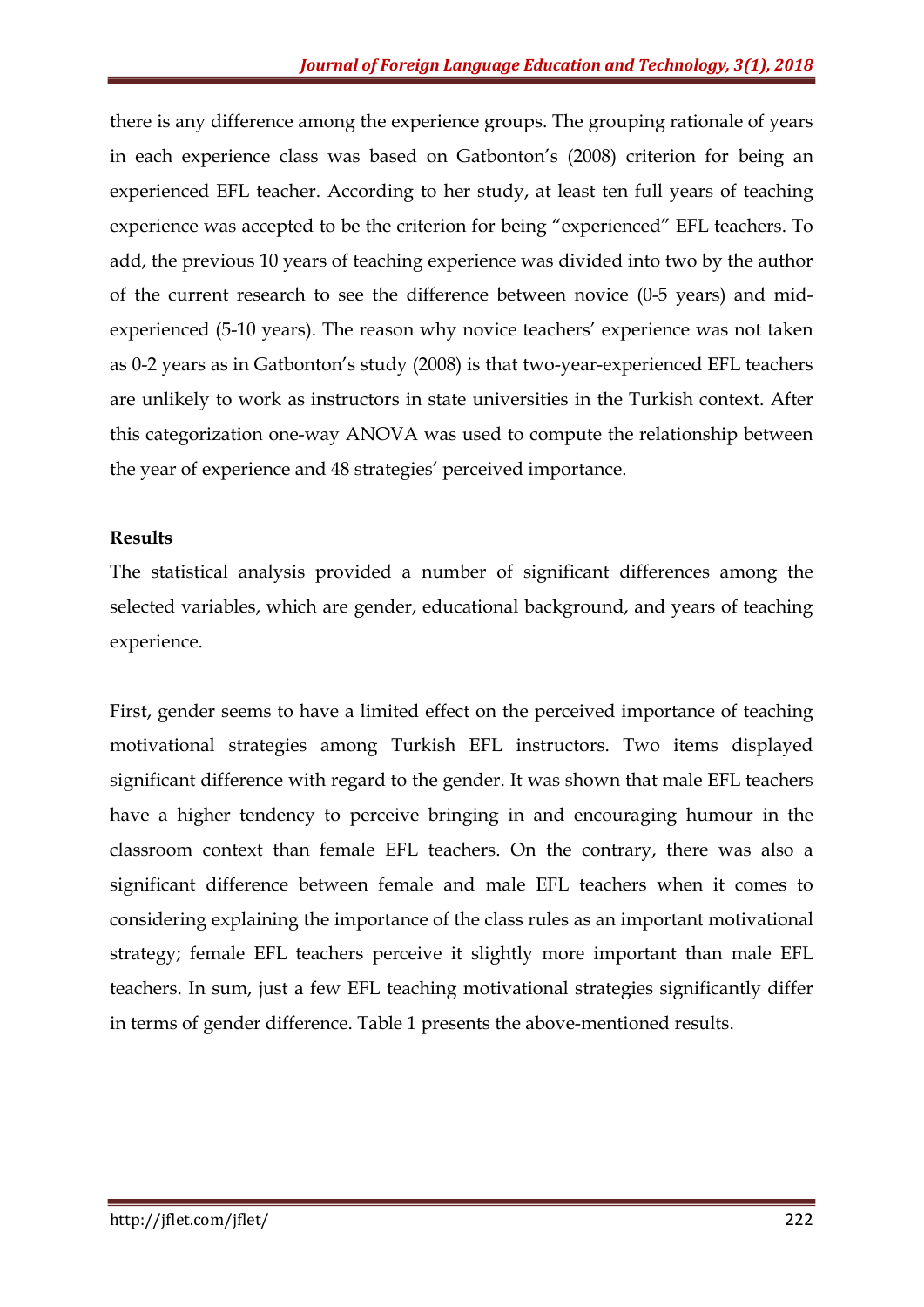| ltem                       |        |    | Std.   |           |      |
|----------------------------|--------|----|--------|-----------|------|
|                            | Gender | N  | Mean   | Deviation | Sig. |
| Q1. Bring in and encourage | Female | 38 | 5,7632 | 1,26136   | ,021 |
| humour                     | Male   | 14 | 6,3571 | .63332    |      |
| Q5. Explain the importance | Female | 38 | 5,5263 | 1,51990   | ,020 |
| of the class rules         | Male   | 14 | 5,4286 | ,75593    |      |

Table 1. Significant results on the effects of gender on perceived importance of EFL teaching motivational strategy.

Second, the educational background also plays a key role in the perception of importance towards EFL teaching motivational strategies. For example, EFL teachers who hold an undergraduate level degree see it more important to show one's enthusiasm for teaching compared to graduate degree holders. To add, it is more important for the undergraduates to create a supportive classroom climate so as to encourage learners to take risks. Similarly, undergraduate EFL teacher regard providing students with positive feedback significantly more important than the EFL teachers with a graduate degree diploma. What is more, it is more important for the undergraduate holder EFL teachers to teach students learning techniques and also to avoid social comparison as a motivating strategy to utilize in the ELT process. Whereas encouraging humour in the graduate degree holders perceived the classroom as more important. To sum up, there were a number of EFL teaching motivational strategies that were perceived as more important by the undergraduate level EFL teachers. The following table is presented to illustrate the related results.

|                            |                         |    |        | $\cup$            |      |  |
|----------------------------|-------------------------|----|--------|-------------------|------|--|
| Item                       | Education               | N  | Mean   | Std.<br>Deviation | Sig. |  |
| Q1. Bring in and encourage | Undergraduate 19 5,6842 |    |        | 1,45498           | ,050 |  |
| humour                     | Graduate                | 33 | 6,0606 | ,93339            |      |  |
| Q17. Show your enthusiasm  | Undergraduate           | 19 | 6,7368 | ,45241            | ,000 |  |
| for teaching               | Graduate                | 33 | 6,2424 | ,96922            |      |  |

Table 2. Significant results on the relation of educational background on perceived importance of EFL teaching motivational strategy.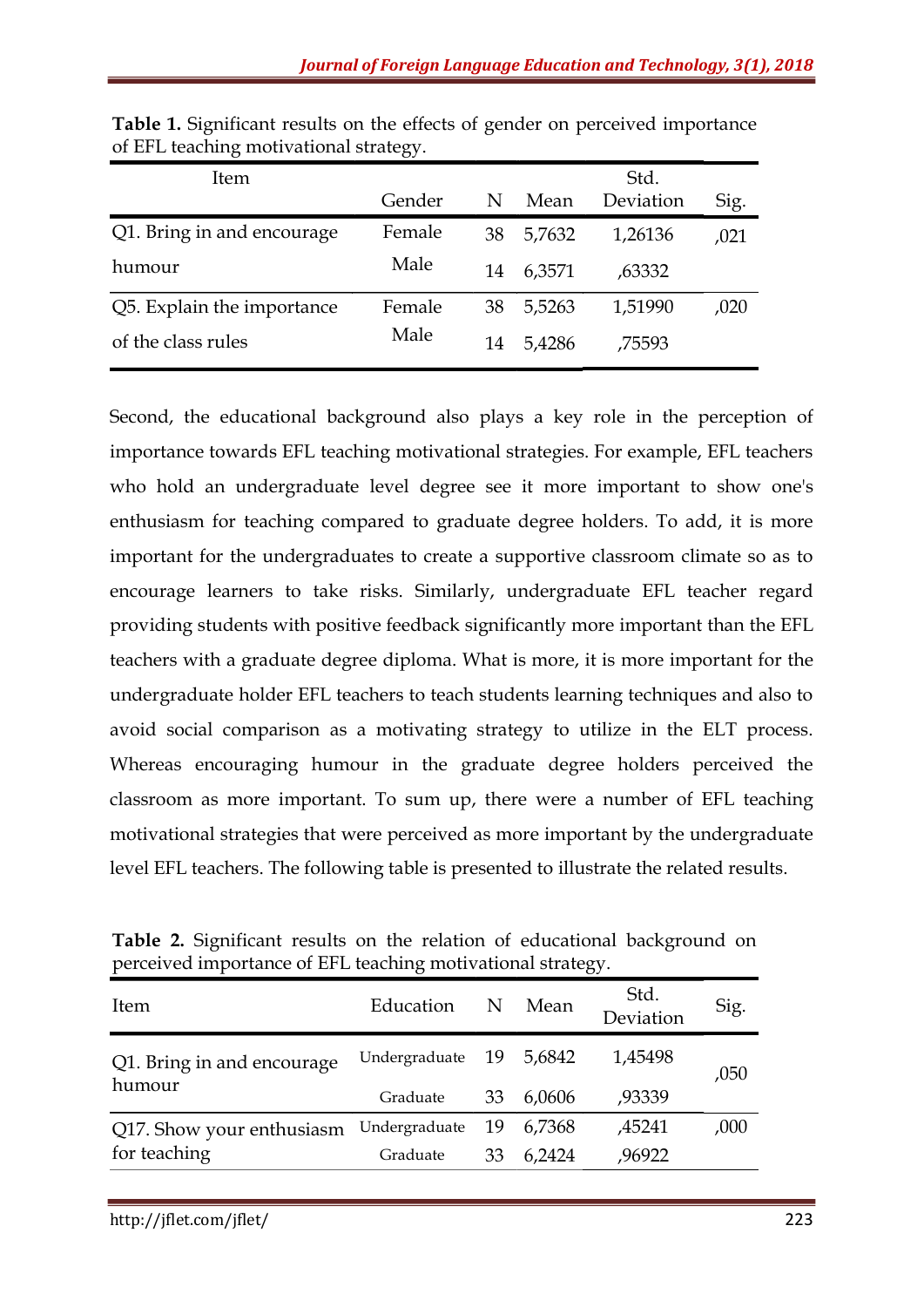| Q30. Create a supportive                        | Undergraduate | 19 | 6,2105 | ,53530  | ,001 |
|-------------------------------------------------|---------------|----|--------|---------|------|
| classroom climate that<br>promotes risk-taking  | Graduate      | 33 | 5,6970 | 1,15879 |      |
| Q34. Provide students with<br>positive feedback | Undergraduate | 19 | 6,5789 | ,50726  | ,021 |
|                                                 | Graduate      | 33 | 6,2727 | ,97701  |      |
| Q36. Teach students<br>learning techniques      | Undergraduate | 19 | 6,2105 | ,71328  | ,030 |
|                                                 | Graduate      | 33 | 5,7576 | 1,27550 |      |
| Q41. Avoid social                               | Undergraduate | 19 | 6,1053 | ,93659  | ,036 |
| comparison                                      | Graduate      | 33 | 5,5758 | 1,37000 |      |
| Q42. Promote effort<br>attributions             | Undergraduate | 19 | 6,0000 | ,74536  | ,050 |
|                                                 | Graduate      | 33 | 5,8485 | 1,06423 |      |

Last, one-way ANOVA results revealed that teaching experience has a more considerable effect on EFL teaching motivational strategy perception compared to gender and educational background. To illustrate, perceived importance of the strategy called encouraging students to set learning goals is lower for novice EFL teachers. As the EFL teacher gains experience in the teaching career, the perceived importance gets higher. Moreover, the experienced teachers perceive this strategy more important than less experienced ones. Secondly, similar to the previous strategy, designing tasks that are within the students' ability is seen as the most important by the experienced teachers. What is more, it is the most important strategy for the experienced and the least for novice teachers to introduce various interesting topic in the ELT process. Likewise, when it comes to teaching selfmotivating strategies as a motivational strategy within EFL teaching context, is not perceived as important for novice EFL teachers as the experienced ones. The similar increasing pattern regarding the perceived importance as the EFL teachers gain more experience was obvious for the other strategies, which were to break the routine by varying presentation formats, to invite English speaker foreigners to the classroom, and to adopt the role of teacher as facilitator in the EFL classroom. Last, authentic materials were regarded as more important by mid-experienced and experienced EFL teachers than novice ones. In conclusion, there were significantly different results about the effect of teaching experience on how important the teachers perceive EFL teaching motivational strategies. The results showed that experienced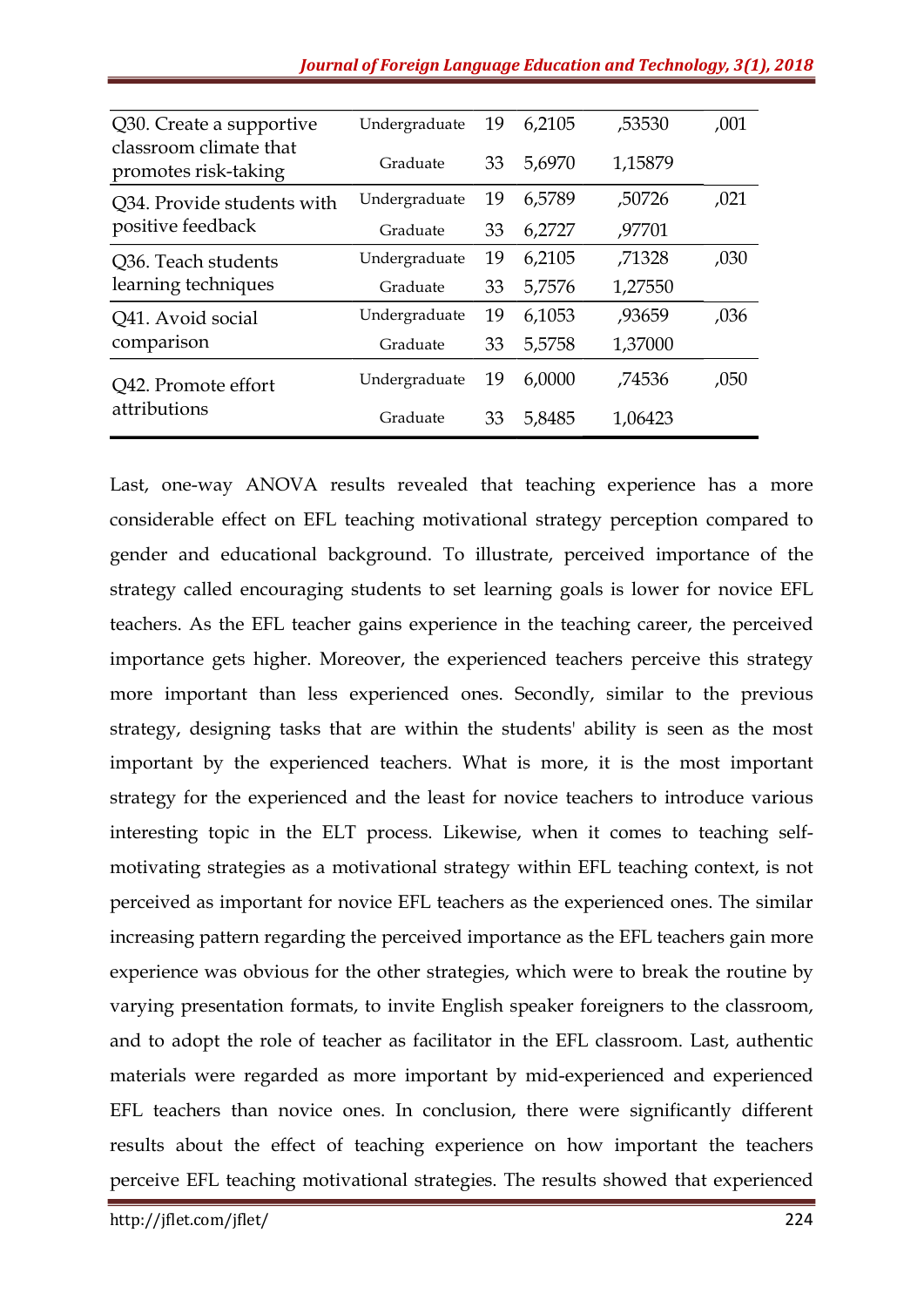teachers' importance perception was higher for certain strategies. Table 3 demonstrates the statistics about the results above.

| Iterm                        | Experience   |    |        | Std.      |      |
|------------------------------|--------------|----|--------|-----------|------|
|                              |              | N  | Mean   | Deviation | Sig. |
| Q10. Encourage students to   | 1-5 Years    | 10 | 5,6000 | ,96609    | ,002 |
| set learning goals           | 6-10 Years   | 19 | 5,8947 | 1,19697   |      |
|                              | 11+ Years    | 23 | 6,6957 | ,47047    |      |
|                              | Total        | 52 | 6,1923 | ,99091    |      |
| Q11. Design tasks that are   | 1-5 Years    | 10 | 6,0000 | ,94281    | ,018 |
| within the students' ability | 6-10 Years   | 19 | 5,6316 | 1,11607   |      |
|                              | 11+ Years    | 23 | 6,4783 | ,73048    |      |
|                              | Total        | 52 | 6,0769 | ,98710    |      |
| Q12. Introduce various       | 1-5 Years    | 10 | 5,5000 | 1,08012   | ,002 |
| interesting topics           | 6-10 Years   | 19 | 6,2632 | ,80568    |      |
|                              | 11+ Years    | 23 | 6,6522 | ,64728    |      |
|                              | Total        | 52 | 6,2885 | ,89303    |      |
| Q14. Teach self-motivating   | 1-5 Years    | 10 | 5,5000 | ,84984    | ,007 |
| strategies                   | 6-10 Years   | 19 | 5,7368 | ,99119    |      |
|                              | $11 + Years$ | 23 | 6,4348 | ,66237    |      |
|                              | Total        | 52 | 6,0000 | ,90749    |      |
| Q15. Make sure grades        | 1-5 Years    | 10 | 6,3000 | ,82327    | 0,46 |
| reflect students' effort and | 6-10 Years   | 19 | 5,9474 | ,84811    |      |
| hard work                    | 11+ Years    | 23 | 5,3043 | 1,39593   |      |
|                              | Total        | 52 | 5,7308 | 1,17349   |      |
| Q18. Break the routine by    | 1-5 Years    | 10 | 5,2000 | 1,03280   | ,005 |
| varying the presentation     | 6-10 Years   | 19 | 6,1579 | 1,16729   |      |
| format                       | 11+ Years    | 23 | 6,4348 | ,66237    |      |
|                              | Total        | 52 | 6,0962 | 1,03393   |      |
| Q19. Invite English-speaker  | 1-5 Years    | 10 | 4,9000 | 1,37032   | ,029 |
| foreigners to class          | 6-10 Years   | 19 | 5,0000 | 1,05409   |      |
|                              | 11+ Years    | 23 | 5,6522 | 1,11227   |      |
|                              | Total        | 52 | 5,2692 | 1,17349   |      |
| Q32. Introduce authentic     | 1-5 Years    | 10 | 4,9000 | ,73786    | ,025 |
| cultural materials           | 6-10 Years   | 19 | 6,0000 | 1,15470   |      |
|                              | 11+ Years    | 23 | 5,8261 | 1,02922   |      |

Table 3. Significant results on the effects of years of teaching experience on perceived importance of EFL teaching motivational strategy.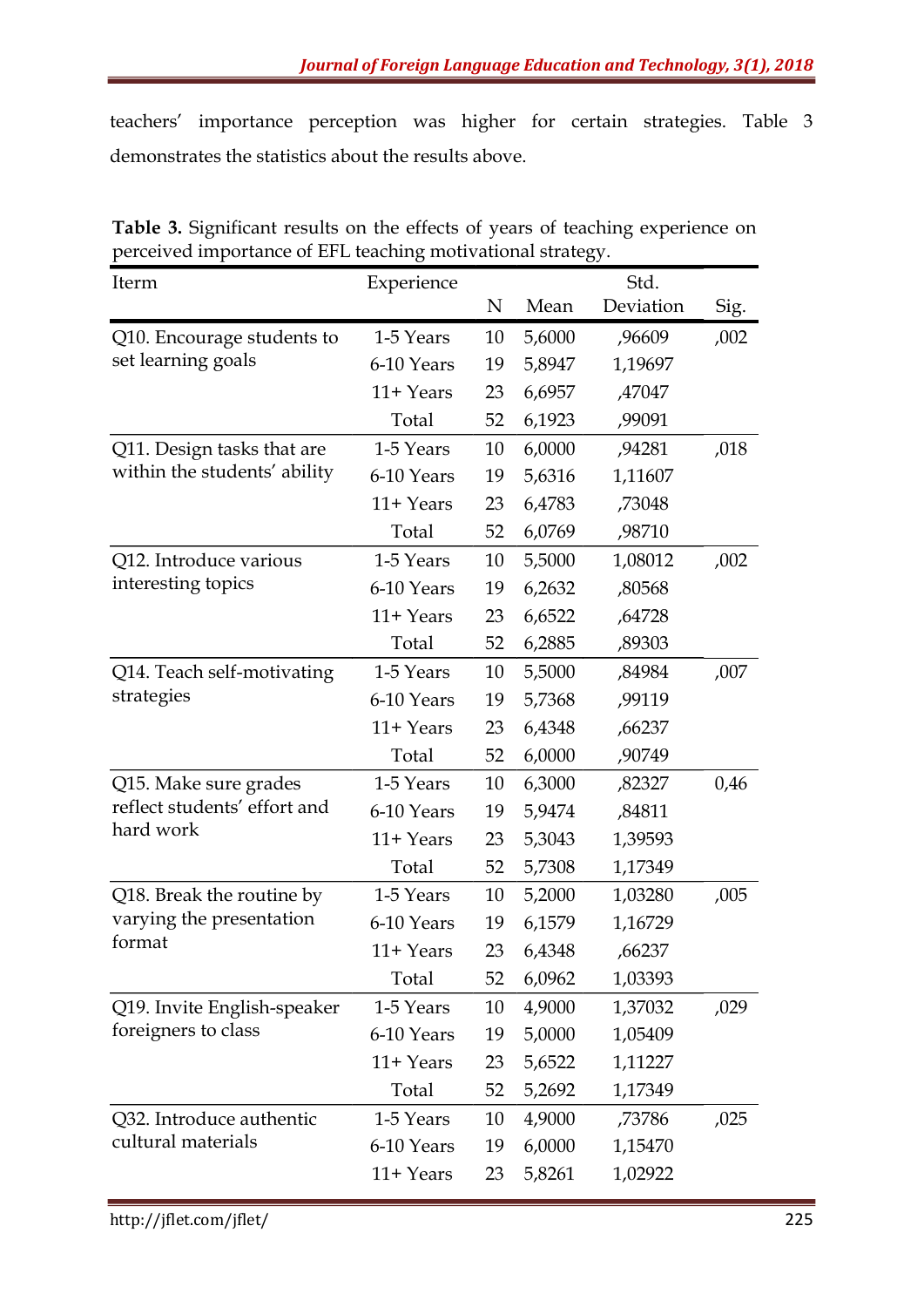|                                                     | Total        | 52 | 5,7115 | 1,09072 |      |
|-----------------------------------------------------|--------------|----|--------|---------|------|
| Q33. Make clear to students                         | 1-5 Years    | 10 | 5,8000 | ,78881  | ,049 |
| that communicating                                  | 6-10 Years   | 19 | 6,4737 | ,61178  |      |
| meaning effectively is more<br>important than being | $11+Years$   | 23 | 5,8261 | 1,11405 |      |
| grammatically correct                               | Total        | 52 | 6,0577 | ,93753  |      |
| Q37. Adopt the role of a                            | 1-5 Years    | 10 | 5,4000 | 1,26491 | ,010 |
| 'facilitator'                                       | 6-10 Years   | 19 | 6,0000 | ,94281  |      |
|                                                     | $11 +$ Years | 23 | 6,4783 | ,66535  |      |
|                                                     | Total        | 52 | 6,0962 | ,97538  |      |

#### Discussion

The first research question of the current study was whether there is an impact of teachers' gender on motivational strategy perception of Turkish EFL teachers. The statistical analysis indicated that gender has little effect on the perception of importance with regard to EFL teaching motivational strategy among teachers. Only two out of 48 motivational strategies were significantly different depending on the gender of the EFL teacher. This limited effect supports the prior research on the issue. Similarly, in Martin and Marsh's study (2005), academic motivation and engagement with male and female students are the same for male and female teachers; thus, academic motivation and engagement in the classroom does not significantly vary according to the teacher's gender. It is also possible that this result emerged due to the limited participation of male EFL teachers to the current study. That is, inadequate number of male EFL teachers may have influenced the statistical analysis.

Second, the study investigated whether there is a moderate effect of teachers' educational background on motivational strategy perception of Turkish EFL teachers. The analysis of the results revealed more significant differences in relation to teachers' educational background compared to the effect of gender; seven out of 48 motivational strategies were in relation to the educational background of EFL teachers. All the significant differences demonstrated the same pattern. Undergraduate degree holders showed higher means of perceived importance of motivational strategies in the ELT process. To the author's knowledge, the prior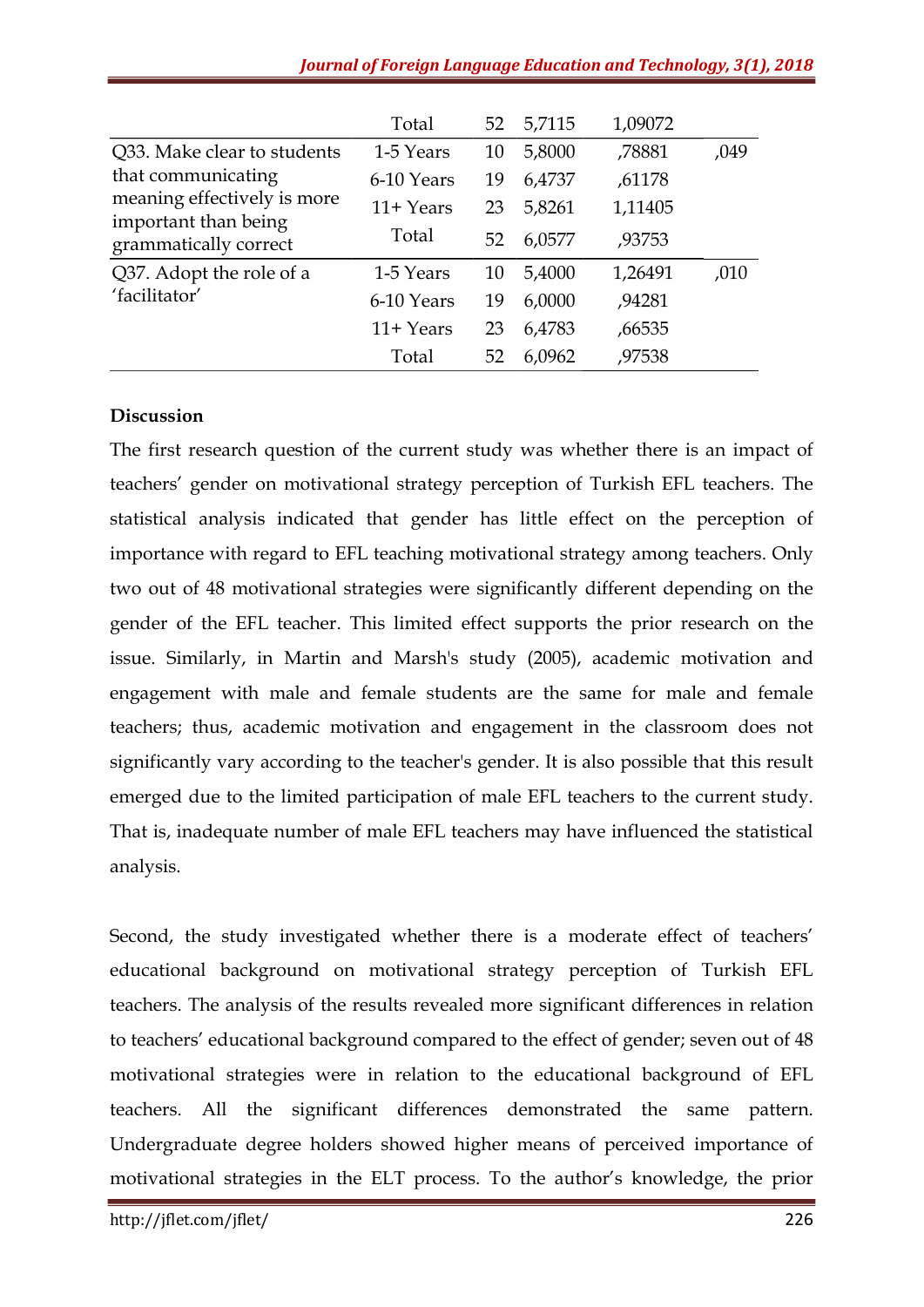study does not provide any findings regarding the effect of teachers' educational background on teaching motivational strategies' perceived importance. However, the ELT motivational strategies that the current study rests on were originated from Dörnyei's framework (2001). In his framework, he proposed a list of strategies that can be listed into four: (1) conditions in the classroom, (2) generating initial motivation, (3) maintaining and protecting the motivation, (4) positive selfevaluation. The strategies that were perceived as significantly more important by the undergraduate teachers were mostly about the generation of initial motivation, and maintaining and protecting it. This shows that undergraduate EFL teachers concern creating the motivation among learners at the first place and making it sustainable more.

The last research question inquired whether there is an impact of teachers' experience on motivational strategy perception of Turkish EFL teachers. ANOVA results demonstrated that teaching experience is the most significantly related variable among the selected ones and it has more influence on the perceived importance than gender and educational background. That is, ten motivational strategies significantly differ according to the teaching experience of EFL teachers. What is more, most significantly differed items showed the same pattern, which was that experienced teachers' perceive the EFL teaching motivational strategies more important than novice and mid-experienced teachers. This might due to the fact that experienced teachers naturally have more classroom experience; thus, based on the instances that they encounter throughout their career, they value the effect of these strategies more than less experienced EFL teachers. This result is somewhat supporting the prior research; in that Klassen and Chiu (2010) suggested that the effect of years of teaching experience increases for teachers with 20 to 25 years of teaching experience three teacher efficacies gradually: teaching strategies, classroom management, and student engagement. What is more, this increase is regular until 20 to 25 years of teaching although then it decreases. Similarly, perceived importance of EFL teaching motivational strategies also increases significantly throughout the teaching career.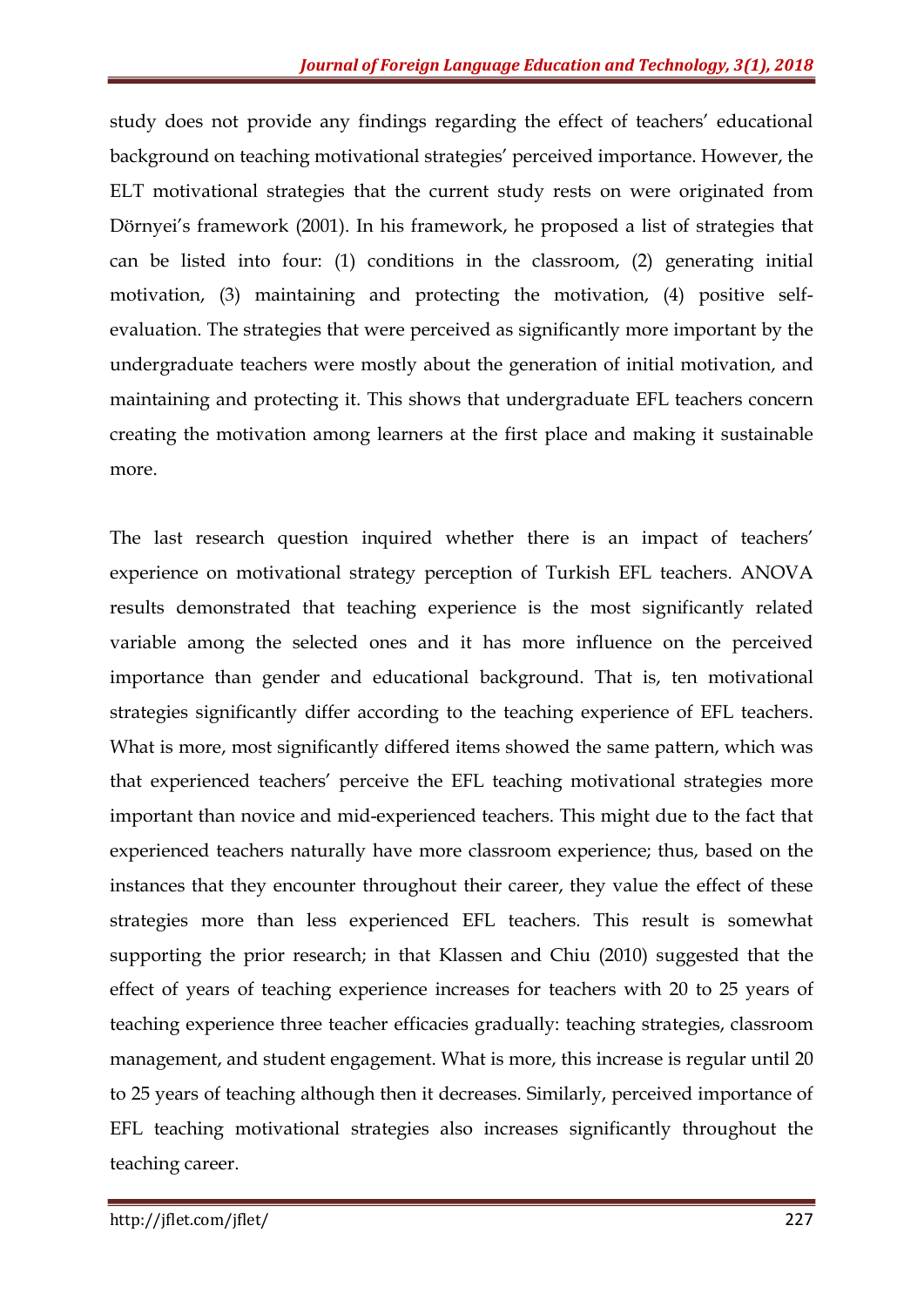### **Conclusion**

This study concludes that EFL teachers who work in collage education contexts perceive ELT motivational strategies highly important. Furthermore, the perceived importance varies according to certain independent variables significantly. Especially in terms of teaching experience, perceived importance gets higher as EFL teachers gain more experience in their career. Year of experience is the most influential variable in the scope of this research. Additionally, educational background has also a considerable effect on the perceived importance of ELT motivational strategies. Undergraduate degree holder EFL teachers seem to regard some motivational strategies more important. Last, gender of EFL teachers influences the perceived importance the least compared to the other selected variables inquired in the current study.

There are several limitations that set the framework of this study. First, sampling is an important limitation: This study limited only to the EFL teachers working in adult context at the university-level EFL education in Turkey. Second, sample size is another limitation: There were only 47 EFL teachers participated in the study and accordingly, the results are limited. Moreover, selected variables constitute the third limitation of the study. The results are limited to the effects of EFL teachers' gender, educational background, and year of teaching experience as the independent variables. Last, the selected motivational strategies form another limitation. The ELT motivational strategies presented in the earlier studies (Dörnyei & Csizer, 1998; Cheng & Dörnyei, 2007) were utilized in the current study. Unique strategies that are not listed by these studies were not included in the inquiry.

Based on the conclusions drawn, it is possible to suggest some practical implications for EFL practitioners. It is obvious and asserted many times that motivation is a key factor in L2 context and L2 motivation is critical to determine the rate and success of L2 attainment (Dörnyei & Csizer, 1998). Accordingly, ELT motivational strategies are important to form the learners' motivation; thus, important to influence learners' achievement in the ELT process. It is suggested for EFL teachers to consider their motivational strategy perception. Furthermore, for the school administrators, it is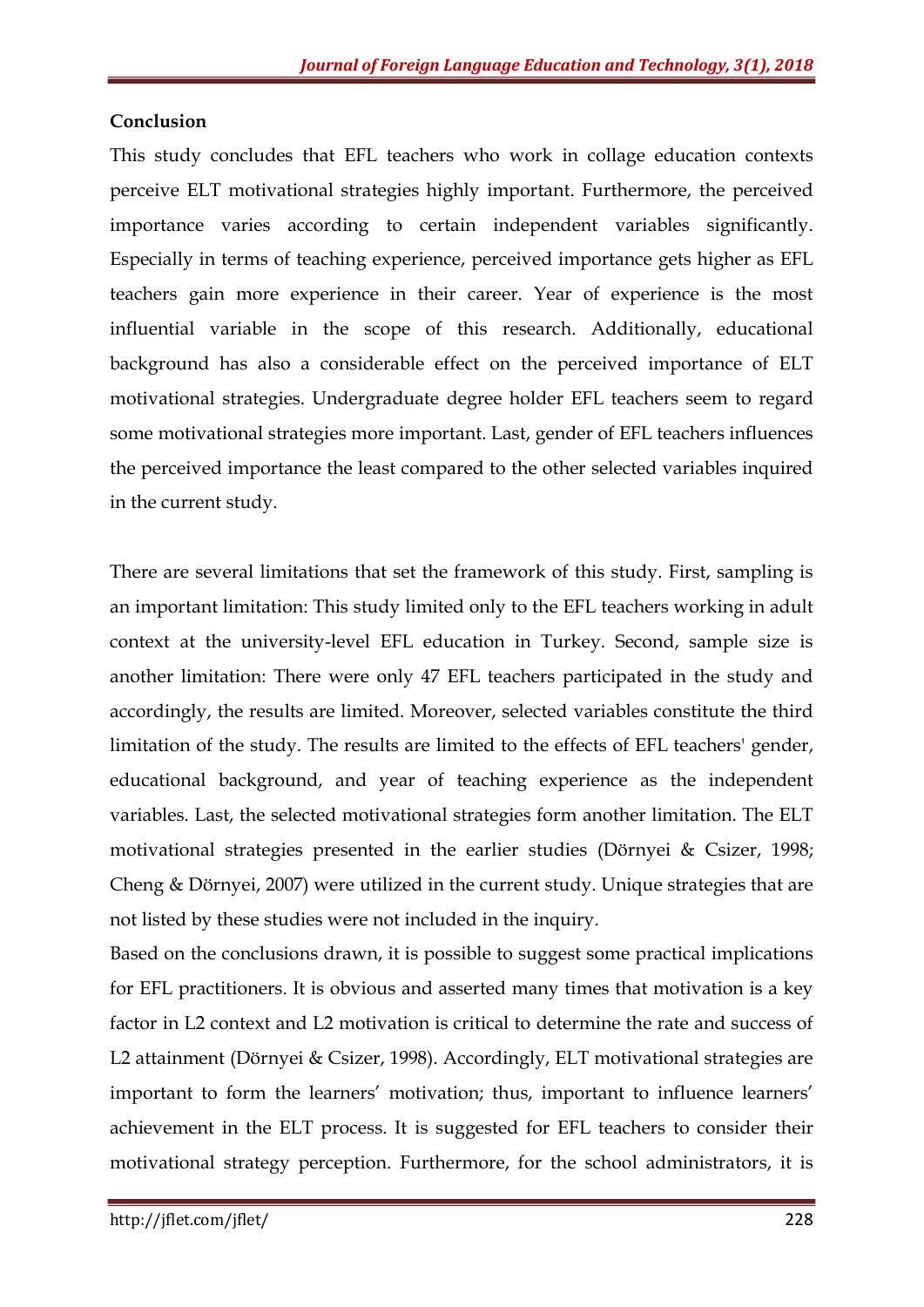important to take the EFL teachers' educational background and year of teaching into the account. So that they can understand what kind of ELT motivational strategies are paid the most and least importance in their institutions.

The further research should concentrate on several aspects. First, it is significant to see the effects of perceived importance of EFL teachers working in other school cycles. By doing so, it can also be possible to compare and contrast the perceived importance of ELT motivational strategies in terms of young and adult education contexts. Second, the further research should replicate the inquiry with larger and more diverse samples to be able to provide more accurate generalizations. Third, other educational, social, and cultural variables can also be questioned in the further research to have a wider understanding of the phenomenon. Last, the further research needs to focus on the frequency of use regarding the ELT motivational strategies to see the degree of overuse and underuse by comparing the values of perceived importance. This will present how important EFL teachers perceive a certain motivational strategy and how frequently he or she actually uses it.

# Acknowledgements

This paper is the extended version of the research presented at the 2nd International Conference on Best Practices and Innovations in Education – INOVED 2017 at October 19- 21, 2017 in Izmir, Turkey.

# References

- Alrabai, F. A. (2011). Motivational instruction in practice: Do EFL instructors at King Khalid University motivate their students to learn English as a foreign language. Arab World English Journal, 2(4), 257-285.
- Cheng, H. F., & Dörnyei, Z. (2007). The use of motivational strategies in language instruction: The case of EFL teaching in Taiwan. International Journal of Innovation in Language Learning and Teaching, 1(1), 153-174.
- Dörnyei, Z. (2001). Motivational Strategies in the Language Classroom. Cambridge: Cambridge University Press.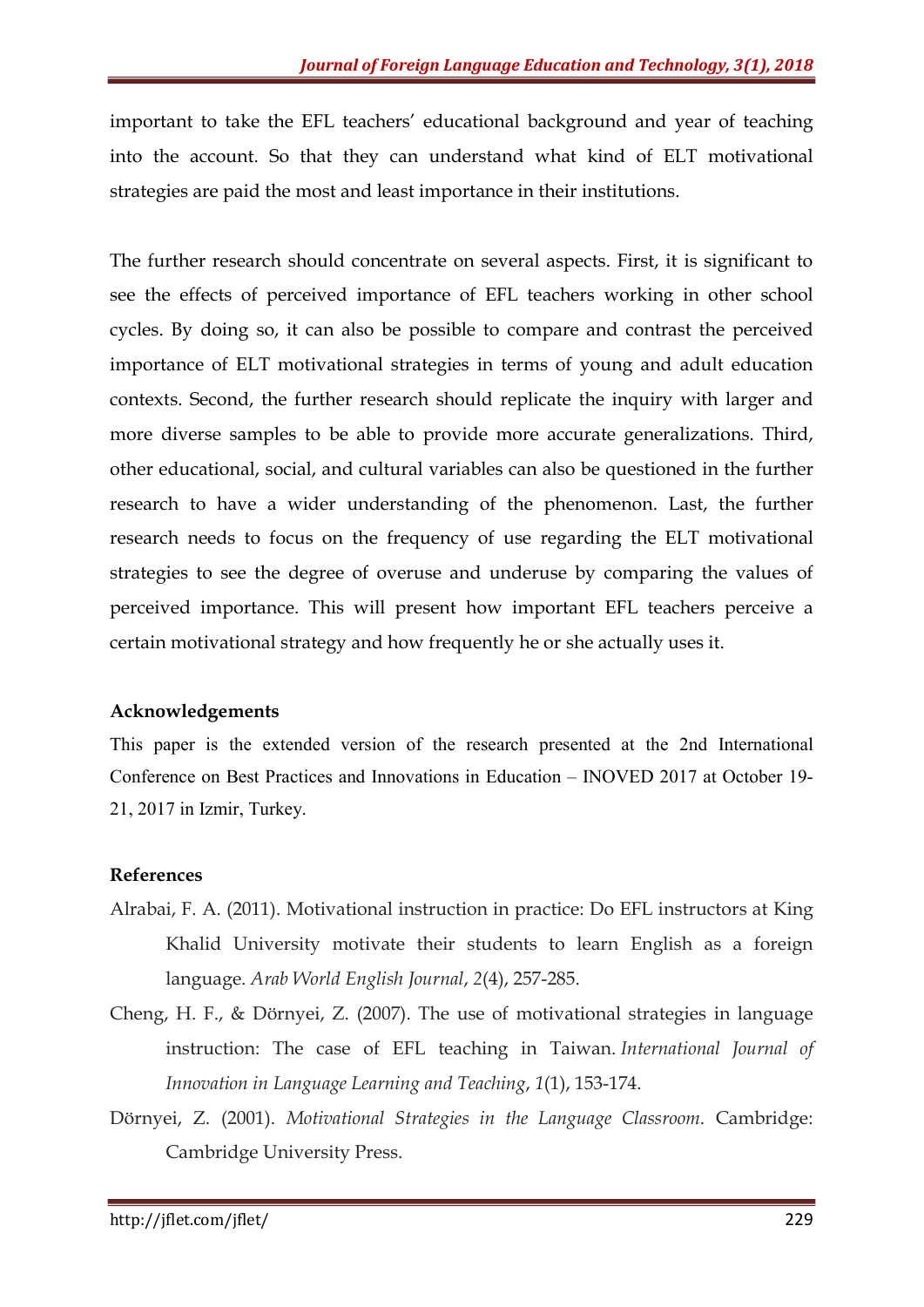- Dörnyei, Z., & Csizér, K. (1998). Ten commandments for motivating language learners: Results of an empirical study. Language teaching research, 2(3), 203- 229.
- Dörnyei, Z., & Ushioda, E. (2011). Teaching and researching motivation, Harlow: Pearson Education
- Fraenkel, J. R., Wallen, N. E., & Hyun, H. H. (2012). How to design and evaluate research in education (8<sup>th</sup> ed.). New York: McGraw-Hill.
- Gatbonton, E. (2008). Looking beyond teachers' classroom behaviour: Novice and experienced ESL teachers' pedagogical knowledge. Language Teaching Research, 12(2), 161-182.
- Gardner, R. (2001). Language learning motivation: The student, the teacher, and the researcher. Texas Papers in Foreign Language Education, 6(1), 1-18
- Guilloteaux, M. J. (2013). Motivational strategies for the language classroom: Perceptions of Korean secondary school English teachers. System, 41(1), 3-14.
- Guilloteaux, M. J., & Dörnyei, Z. (2008). Motivating language learners: A classroomoriented investigation of the effects of motivational strategies on student motivation. TESOL quarterly, 55-77.
- Klassen, R. M., & Chiu, M. M. (2010). Effects on teachers' self-efficacy and job satisfaction: Teacher gender, years of experience, and job stress. Journal of educational Psychology, 102(3), 741.
- Martin, A., & Marsh, H. (2005). Motivating boys and motivating girls: Does teacher gender really make a difference?. Australian Journal of Education, 49(3), 320-334.
- Moskovsky, C., Alrabai, F., Paolini, S., & Ratcheva, S. (2012). The effects of teachers' motivational strategies on learners' motivation: A controlled investigation of second language acquisition. Language Learning, 63(1), 34-62.
- Ruesch, A., Bown, J., & Dewey, D. P. (2012). Student and teacher perceptions of motivational strategies in the foreign language classroom. Innovation in Language Learning and Teaching, 6(1), 15-27.
- Siegel, J. (2005). Social context. In C. J. Doughty and M. H. Long (Eds.), The handbook of second language acquisition (pp. 178-223). London: Wiley-Blackwell Publishing.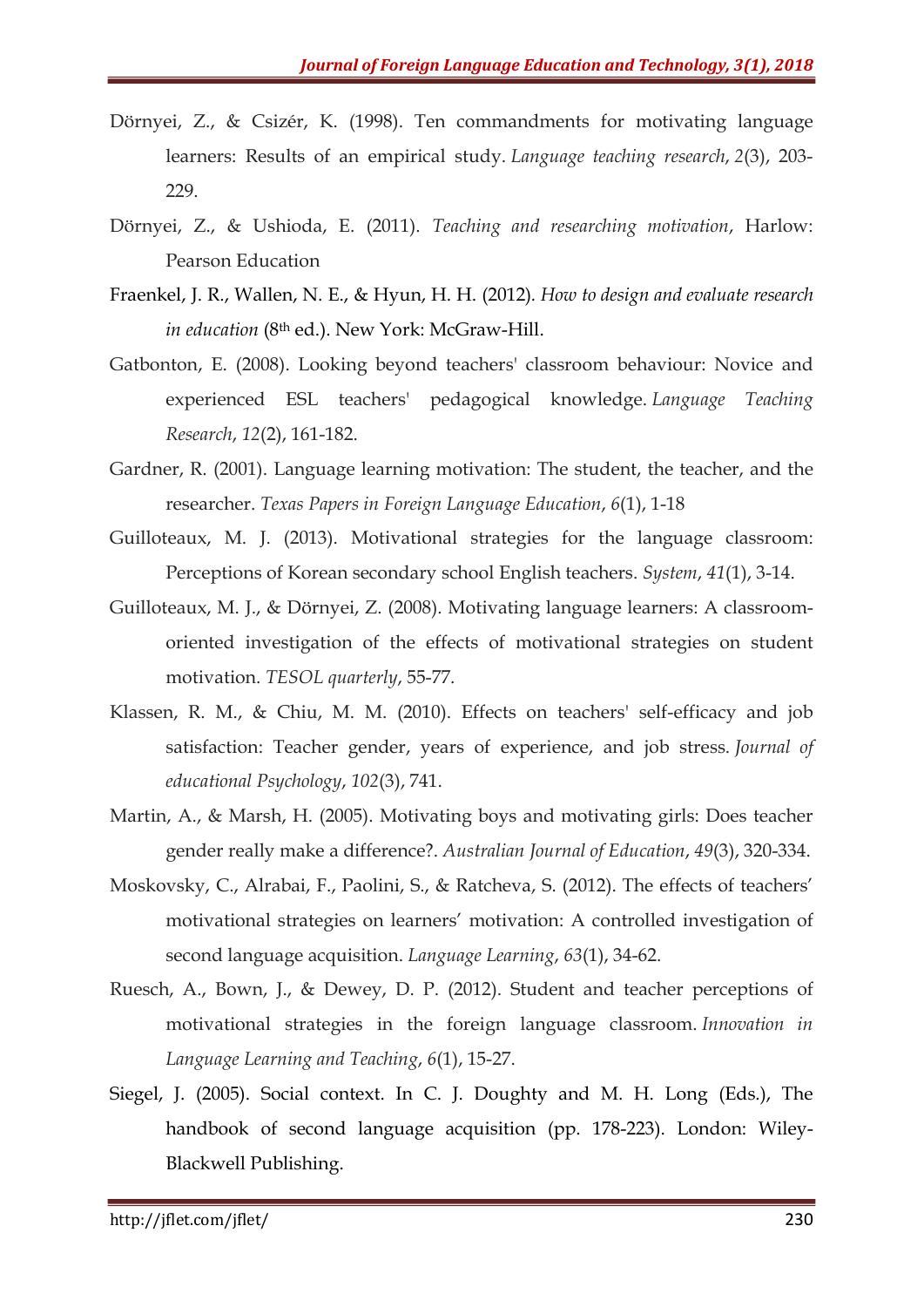Spolsky, B. (1989). Conditions for second language learning. New York: Oxford University Press.

# Appendix

### Perceived Importance of EFL Teaching Motivational Strategies Survey

Dear participant,

This research aims to measure the perceived importance of various motivational strategies that can be used in EFL classroom in Turkish EFL context. The first part of the survey includes your demographic information. The second part is composed of 48 motivational strategies. Please rate them according to the following seven-point scale (1= Not important / 7= very important), which shows how important you perceive the related motivational strategy. Please make sure that you fill both parts completely. I would like to thank you for your kind participation

Res. Assist. Özgehan UŞTUK

# 1. Part: Demographic information

| Age:           |                                                        |
|----------------|--------------------------------------------------------|
| Gender         | Female $\square$ Male $\square$                        |
| Education      | Undergraduate $\square$ Master $\square$ Phd $\square$ |
| Total teaching | Year(s)                                                |
| experience     |                                                        |

# 2. Part: Motivational strategy

| Perceived importance                               |               |   |                          |        |   |   |  |
|----------------------------------------------------|---------------|---|--------------------------|--------|---|---|--|
| Not important $\longleftrightarrow$ Very important |               |   |                          |        |   |   |  |
|                                                    | $\mathcal{P}$ | 3 | 4                        | 5      | 6 | 7 |  |
| П                                                  | П             | П | П                        | П      | П | П |  |
| П                                                  |               | П | $\overline{\phantom{a}}$ | П      |   | П |  |
| П                                                  | П             | П | П                        | П      | П | П |  |
|                                                    |               |   |                          |        |   |   |  |
| П                                                  |               | П |                          |        | П | П |  |
|                                                    |               |   |                          |        |   |   |  |
| П                                                  | $\mathsf{L}$  | П | П                        | П      | П | П |  |
|                                                    |               |   |                          |        |   |   |  |
| П                                                  | $\Box$        | П | П                        | П      | П | П |  |
| П                                                  | П             | П | П                        | $\Box$ |   | П |  |
|                                                    |               |   |                          |        |   |   |  |
|                                                    |               |   |                          |        |   |   |  |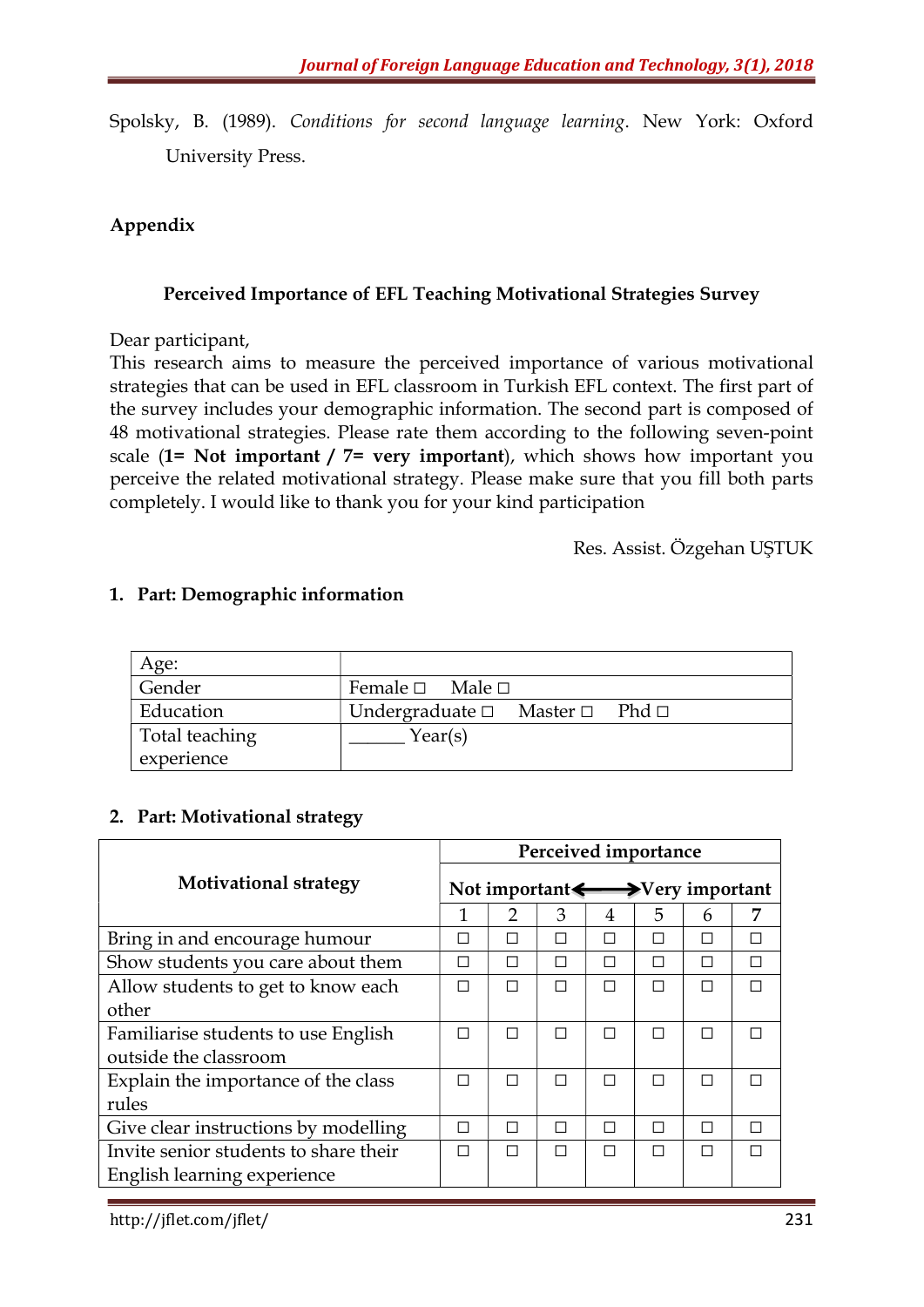| Monitor students' progress and          | □      | □      | □      | □      | П      | $\mathbf{L}$ | □      |
|-----------------------------------------|--------|--------|--------|--------|--------|--------------|--------|
| celebrate their victory                 |        |        |        |        |        |              |        |
| Remind students of the benefits of      | $\Box$ | $\Box$ | $\Box$ | $\Box$ | □      | $\Box$       | $\Box$ |
| mastering English                       |        |        |        |        |        |              |        |
| Encourage students to set learning      | $\Box$ | $\Box$ | $\Box$ | $\Box$ | $\Box$ | $\Box$       | $\Box$ |
| goals                                   |        |        |        |        |        |              |        |
| Design tasks that are within the        | □      | □      | $\Box$ | $\Box$ | $\Box$ | □            | □      |
| students' ability                       |        |        |        |        |        |              |        |
| Introduce various interesting topics    | $\Box$ | □      | $\Box$ | $\Box$ | $\Box$ | $\Box$       | $\Box$ |
| Make tasks challenging                  | □      | □      | $\Box$ | $\Box$ | □      | □            | $\Box$ |
| Teach self-motivating strategies        | $\Box$ | $\Box$ | $\Box$ | $\Box$ | $\Box$ | $\Box$       | $\Box$ |
| Make sure grades reflect students'      | $\Box$ | □      | $\Box$ | $\Box$ | □      | □            | $\Box$ |
| effort and hard work                    |        |        |        |        |        |              |        |
| Let students suggest class rules        | $\Box$ | □      | □      | $\Box$ | □      | □            | □      |
| Show your enthusiasm for teaching       | $\Box$ | □      | $\Box$ | □      | □      | □            | $\Box$ |
| Break the routine by varying the        | $\Box$ | $\Box$ | $\Box$ | $\Box$ | $\Box$ | □            | $\Box$ |
| presentation format                     |        |        |        |        |        |              |        |
| Invite English-speakers foreigners to   | $\Box$ | $\Box$ | $\Box$ | $\Box$ | $\Box$ | $\Box$       | $\Box$ |
| class                                   |        |        |        |        |        |              |        |
| Help students develop realistic beliefs | $\Box$ | $\Box$ | $\Box$ | $\Box$ | $\Box$ | □            | $\Box$ |
| about English learning                  |        |        |        |        |        |              |        |
| Use a short and interesting opening     | □      | $\Box$ | □      | □      | □      | □            | $\Box$ |
| activity to start each class            |        |        |        |        |        |              |        |
| Involve students in designing and       | $\Box$ | $\Box$ | $\Box$ | $\Box$ | $\Box$ | $\Box$       | $\Box$ |
| running the English course              |        |        |        |        |        |              |        |
| Establish good rapport with students    | $\Box$ | □      | $\Box$ | $\Box$ | □      | □            | $\Box$ |
| Encourage peer-teaching and group       | □      | □      | $\Box$ | $\Box$ | □      | □            | $\Box$ |
| presentation                            |        |        |        |        |        |              |        |
| Give good reasons to students as to     | □      | □      | □      | $\Box$ | □      | □            | □      |
| why a particular task is meaningful     |        |        |        |        |        |              |        |
| Find out students' needs and build      | □      | $\Box$ | □      | □      | □      | □            | $\Box$ |
| them into curriculum                    |        |        |        |        |        |              |        |
| Encourage students to create products   | $\Box$ | $\Box$ | $\Box$ | $\Box$ | $\Box$ | $\Box$       | $\Box$ |
| Encourage students to try harder        | $\Box$ | □      | $\Box$ | $\Box$ | □      | $\Box$       | □      |
| Give students choices in deciding how   | □      | □      | □      | □      | □      | □            | □      |
| and when they will be assessed          |        |        |        |        |        |              |        |
| Create a supportive classroom climate   | $\Box$ | $\Box$ | $\Box$ | $\Box$ | $\Box$ | $\Box$       | $\Box$ |
| that promotes risk-taking               |        |        |        |        |        |              |        |
| Display the class goal in a wall chart  | $\Box$ | □      | □      | □      | □      | □            | ப      |
| and review it regularly                 |        |        |        |        |        |              |        |
| Introduce authentic cultural materials  | $\Box$ | □      | $\Box$ | $\Box$ | $\Box$ | $\Box$       | $\Box$ |
| Make clear to students that             | $\Box$ | □      | $\Box$ | $\Box$ | □      | □            | □      |
| communicating meaning effectively is    |        |        |        |        |        |              |        |
| more important than being               |        |        |        |        |        |              |        |
| grammatically correct                   |        |        |        |        |        |              |        |
| Provide students with positive          | $\Box$ | $\Box$ | □      | $\Box$ | $\Box$ | □            | □      |

http://jflet.com/jflet/ 232